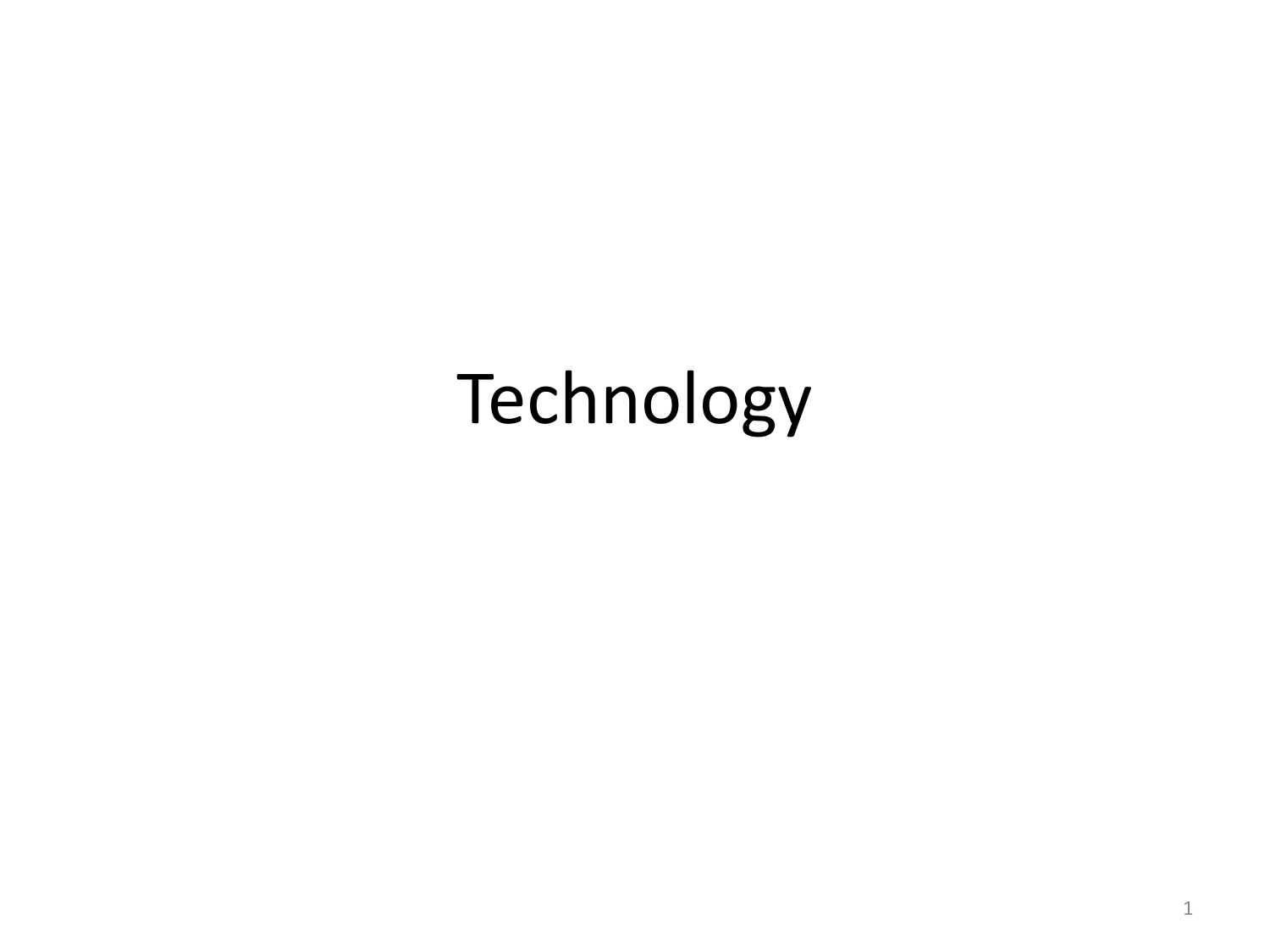- **Meanings of Technology**
- The word "technology" encompasses essentially five meanings:
	- The specific configuration of techniques and thus machinery and equipment designed for the production processes or for the provision of services, which can be summarized under the term "technical hardware". In other words, they include t*ools and instruments* that enhance human ability to shape nature and solve problems;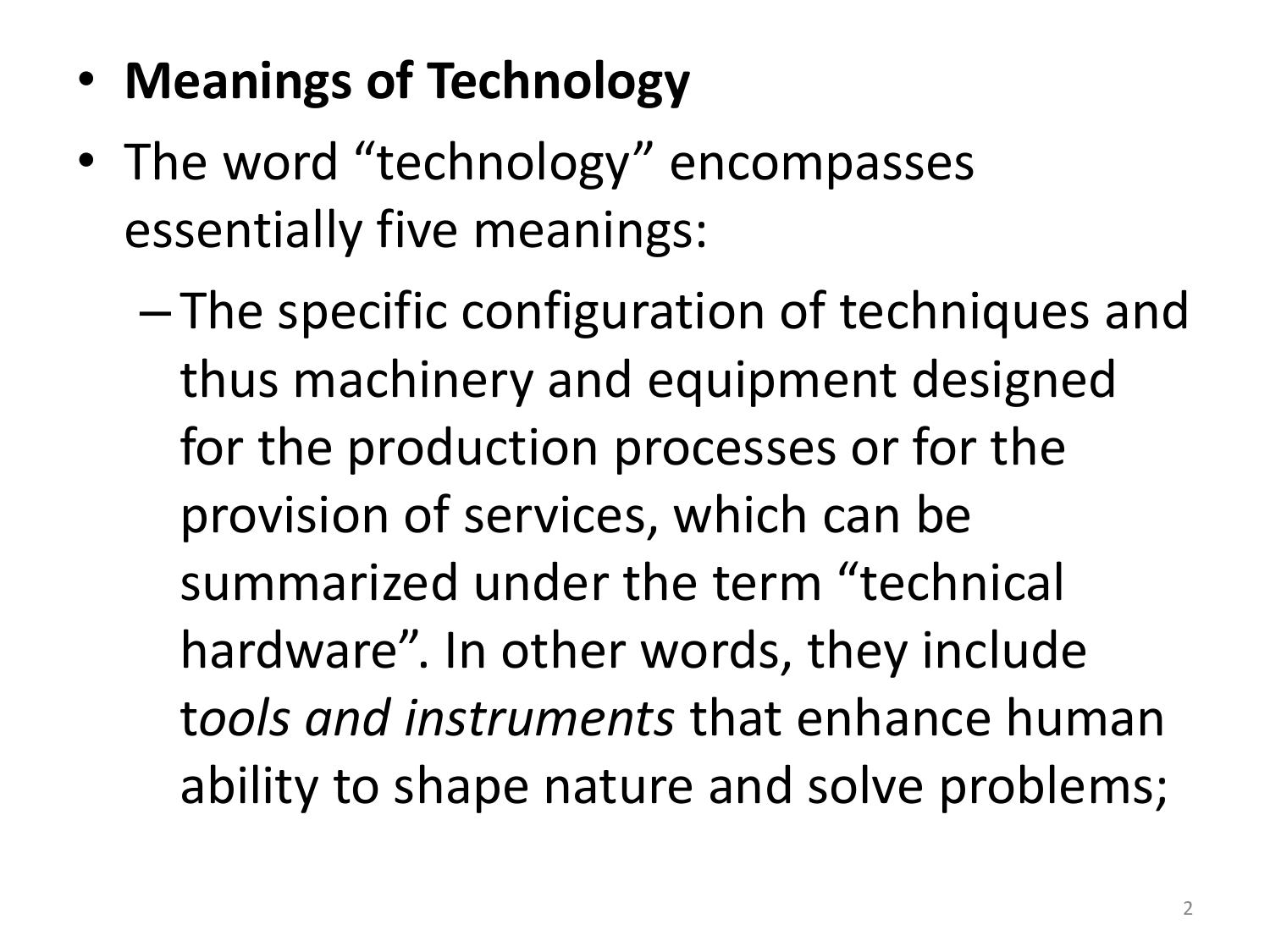- The scientific and technical knowledge, formal qualifications and experience-based knowledge, which can be entitled "know-how"; that is the *Knowledge of how to create things or how to solve problems (such as to formulate drugs, brew coffee*  or to make an atomic bomb);
- The *management methods* used to link technical hardware and know-how, known as "organization";
- The physical good or service emerging from the production process – the "product".
- *Culture (our understanding of the world, our value systems).*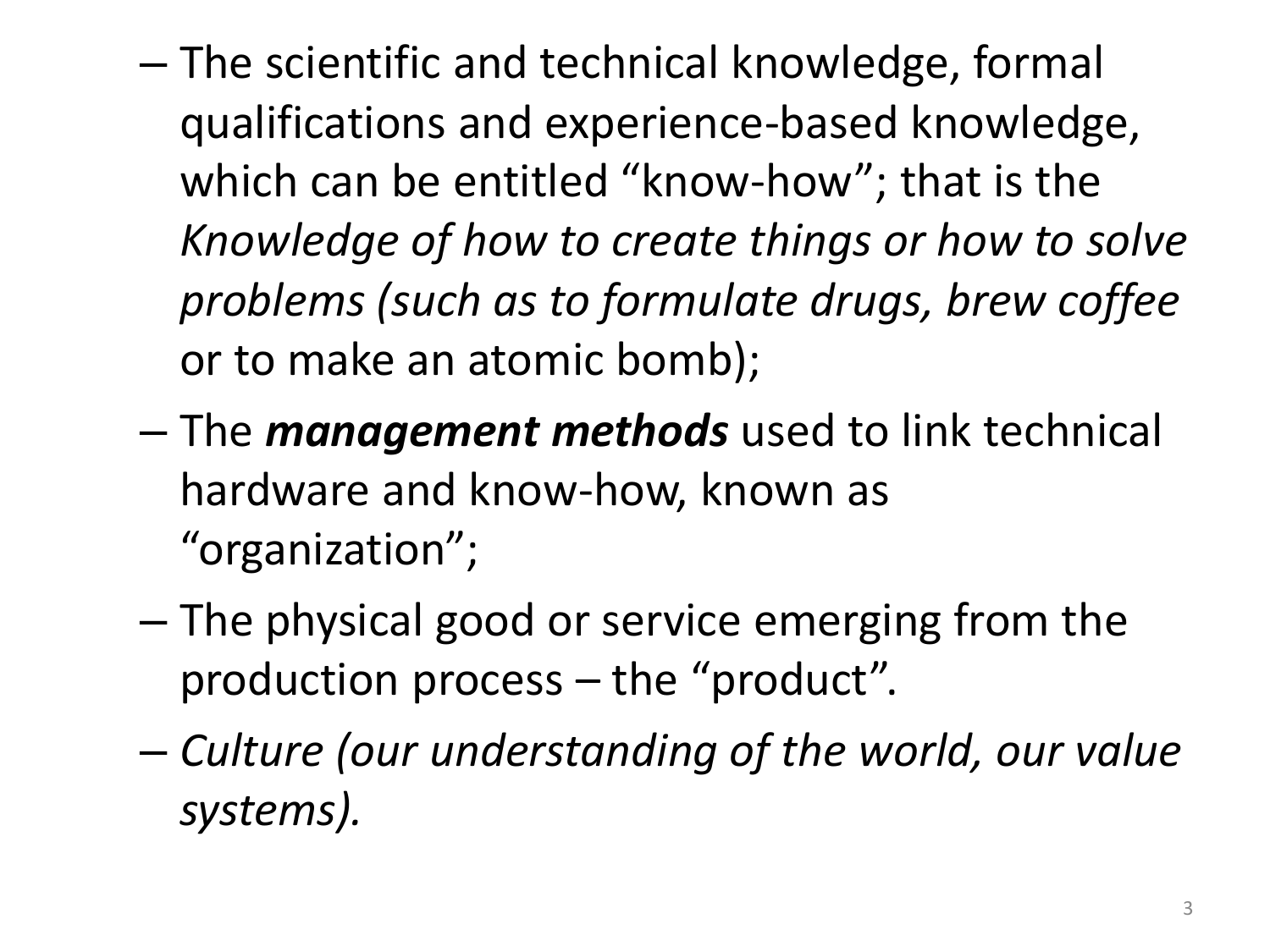- Historically, the emergence of human civilization has been closely connected to the development of tools for hunting, agriculture, irrigation and water management, and navigation.
- In the second meaning which equates technology with knowledge, technology becomes the understanding of how to make and use tools and instruments and suggests that the knowledge is transmissible as technological knowledge and know-how.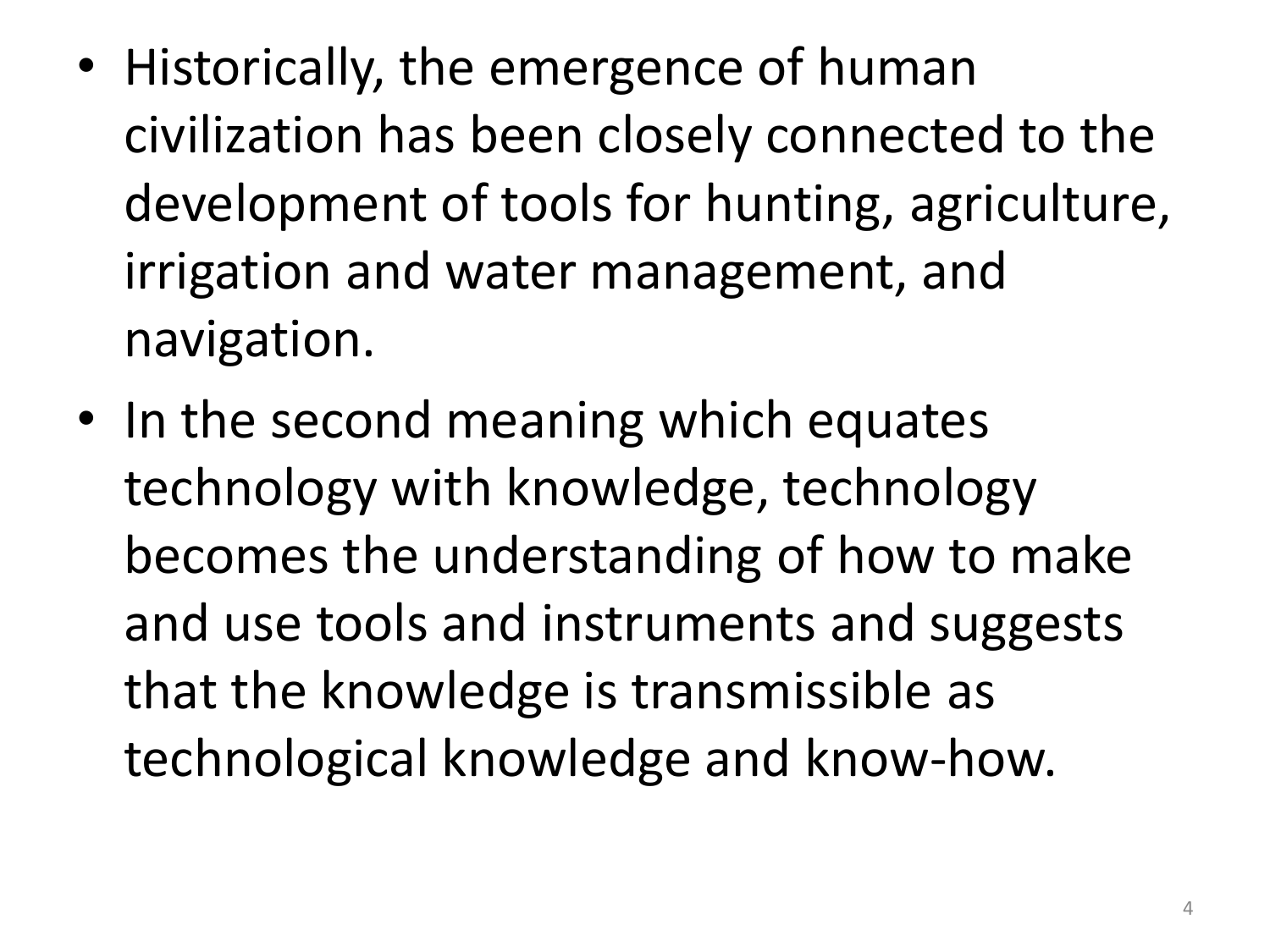- Related to this second meaning of technology is the development of modern scientific knowledge, based on empirical observations, hypotheses, and generalizations on the natural laws concerning the behaviour of materials and the living environment.
- Technology is understood within the context of culture. Technology has permeated society to such an extent that separation between technology and culture is no longer meaningful.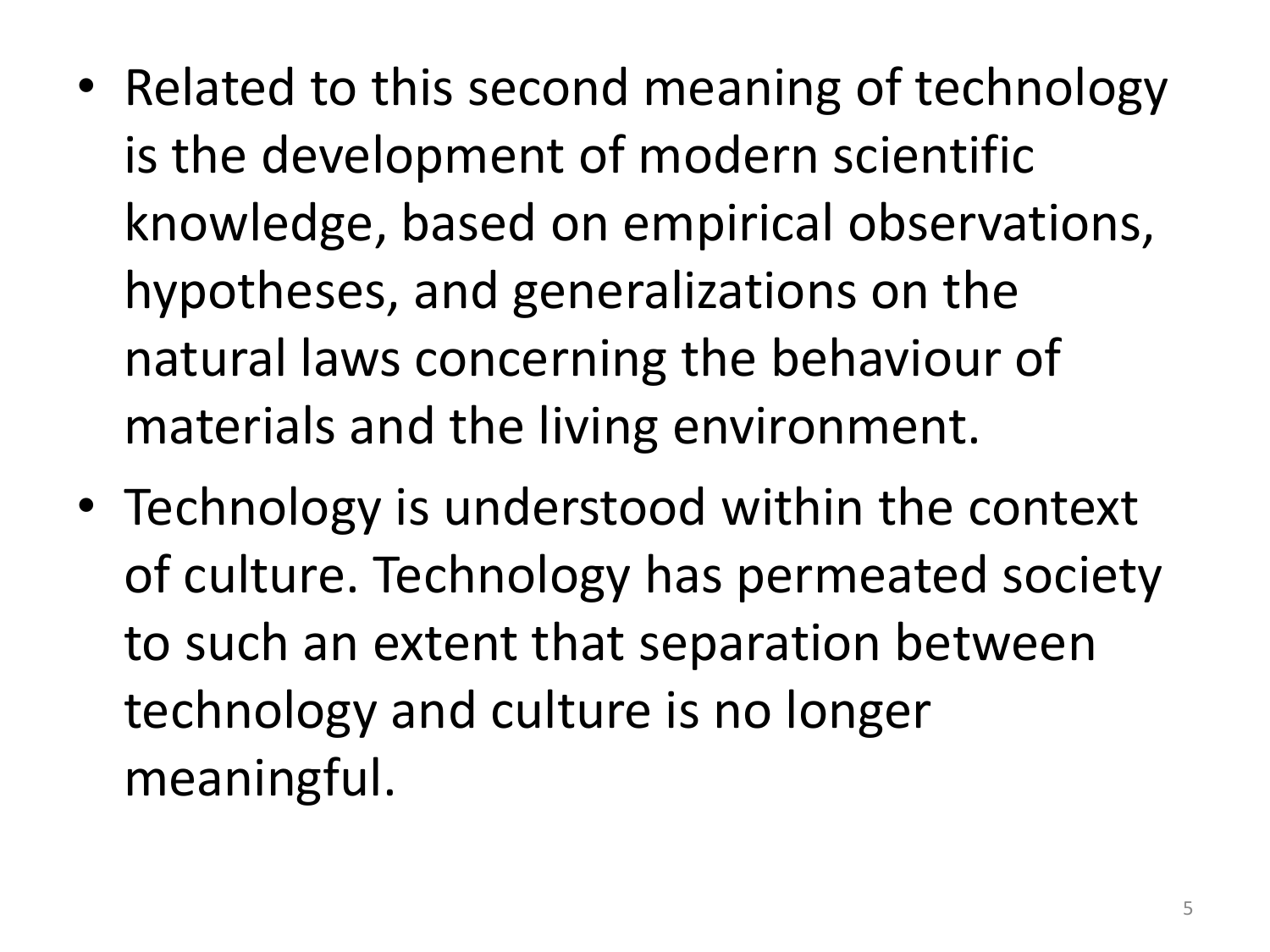- All human activities, like housing, nutrition, transportation, work, leisure, even art and imagination, become heavily enmeshed with technology.
- We "own" products of technology by a process of "cultural appropriation", in which the use of technologies is learned, interpreted, and given meaning in everyday life. (Hard and Jamison, 2005).
- We are living in a "culture technique" in the sense that our deepest and most private knowledge and emotions are permeated by technology.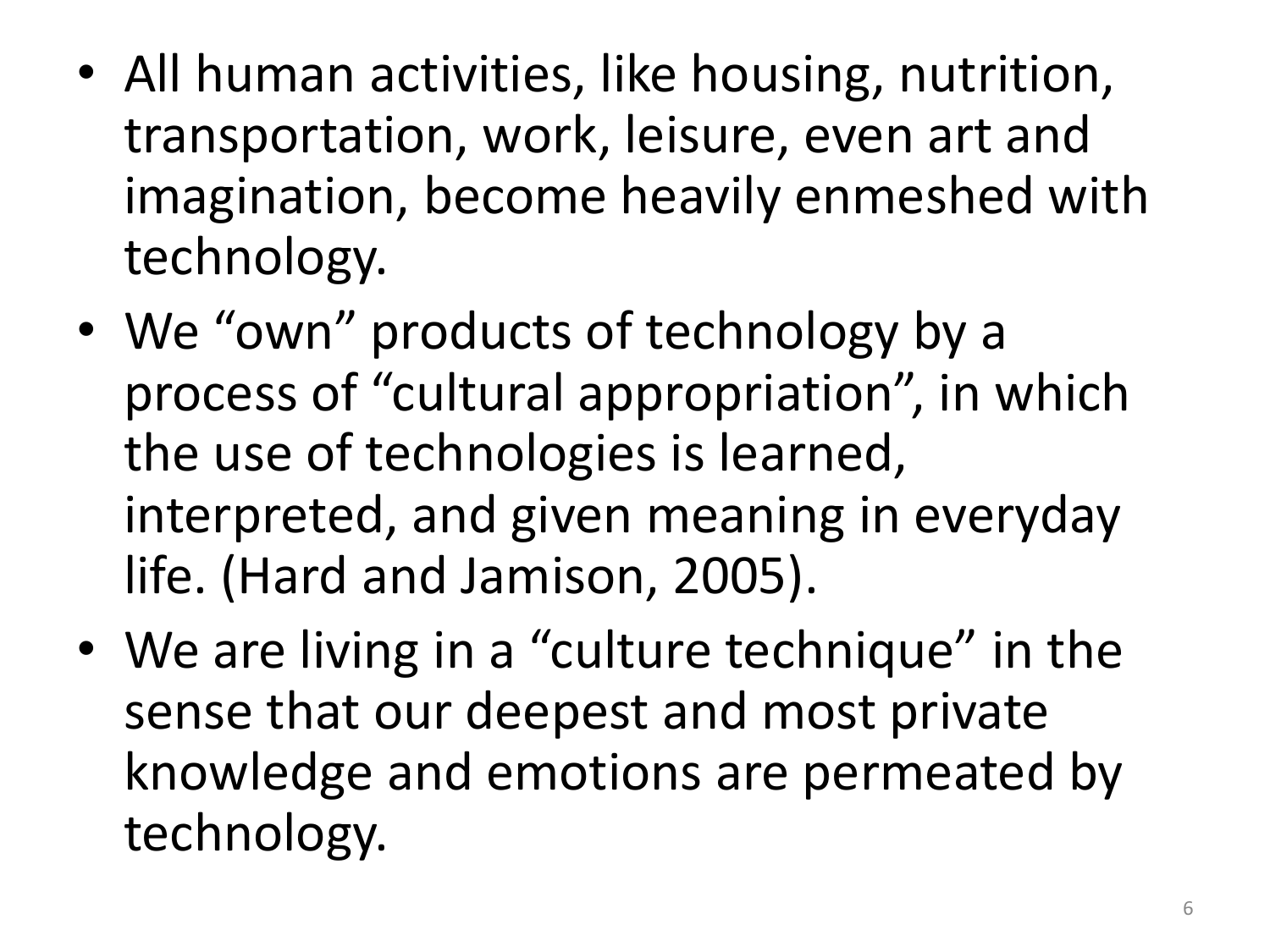- The transition from technology as tool-use to knowledge began around the emergence of the first industrial revolution, more than two centuries ago.
- The transition to technology as culture accelerated after the Second World War, and is closely related to the rise of information and communication technologies, biotechnology, computers, and the Internet.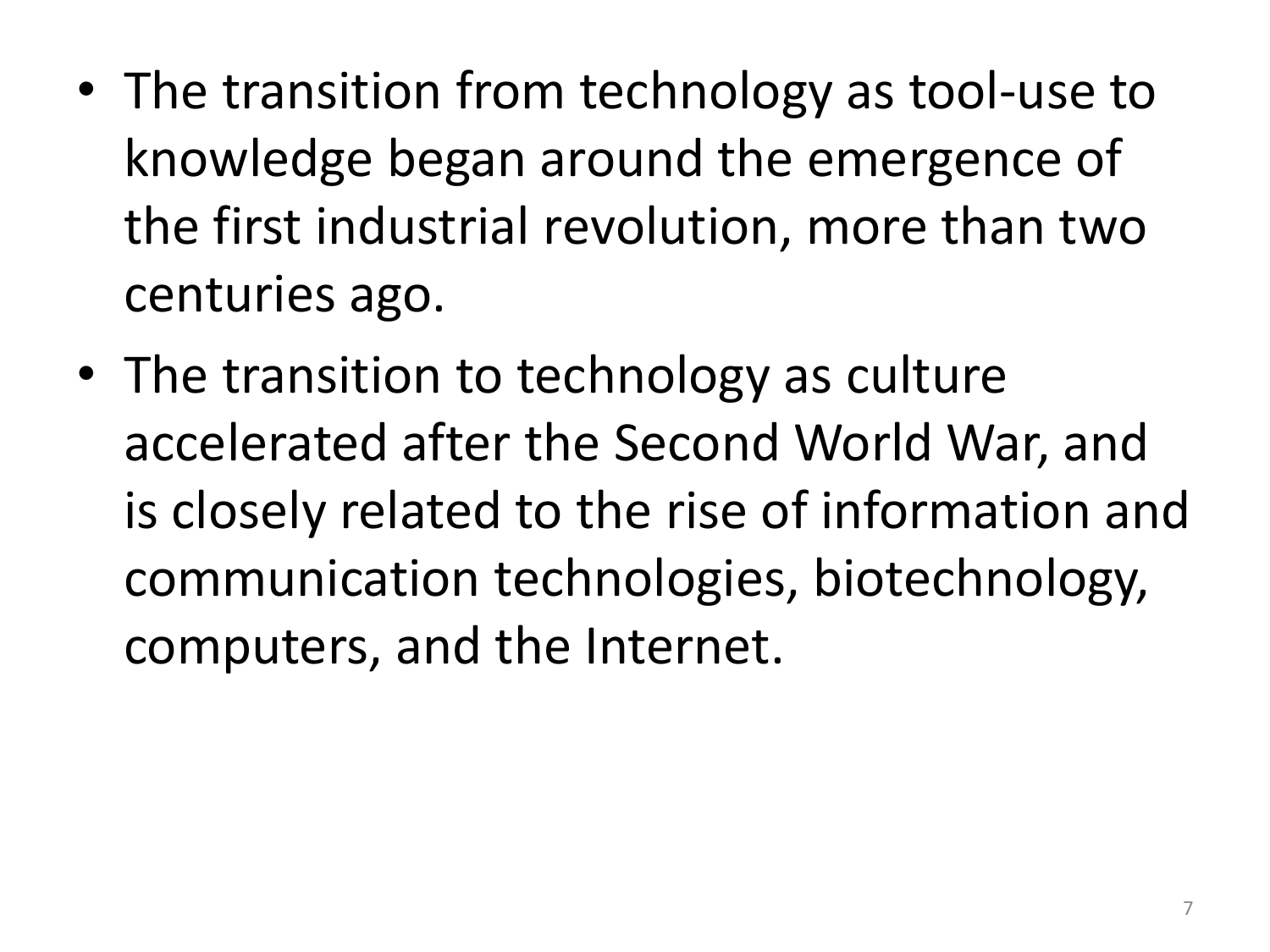• the term technology reflects four different dimensions as summarized by Hillebrand (1994b: p. 4): 1. 2. 3. and 4.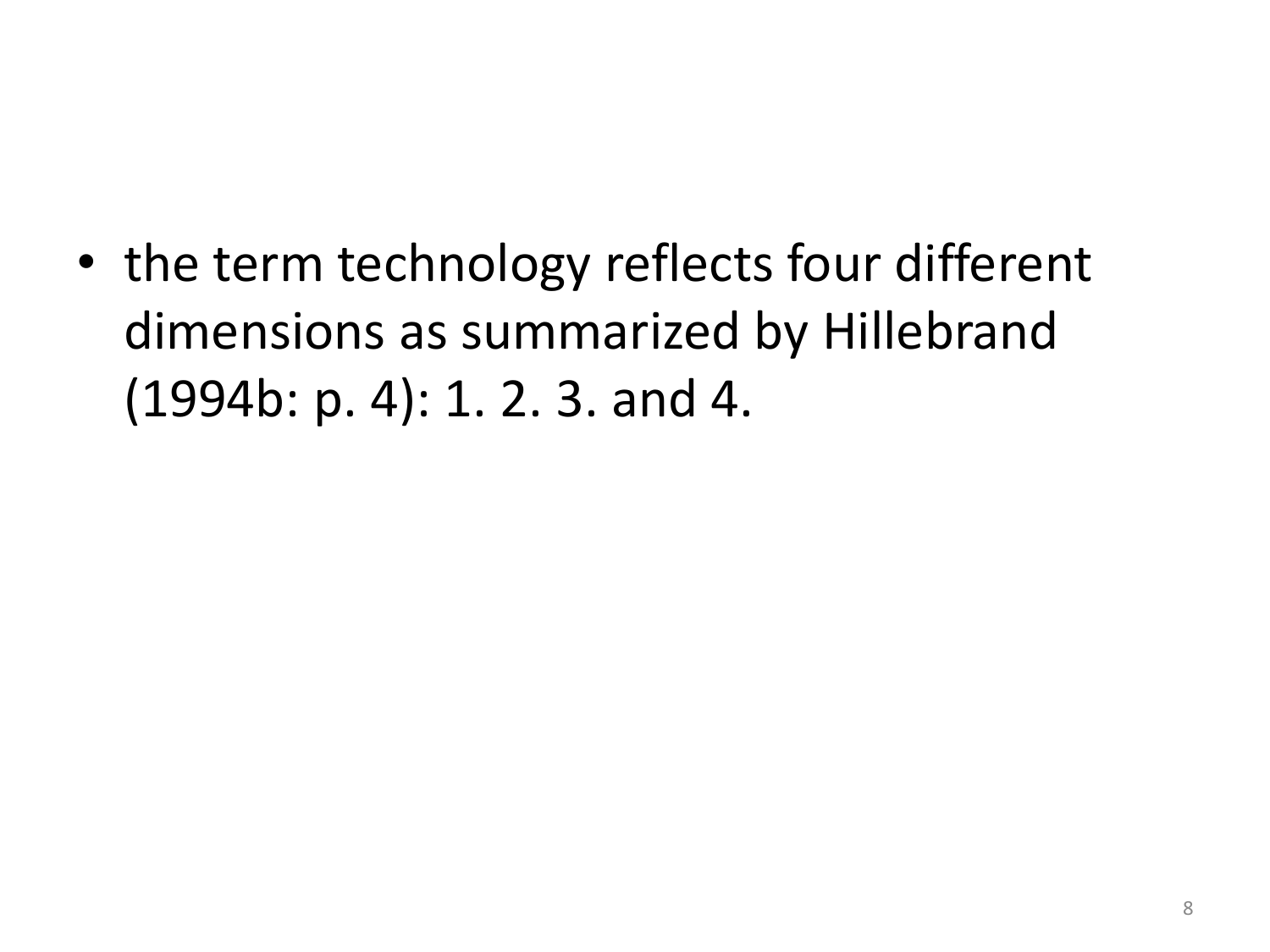## • **Science and Technology Contrasted**

- In contrast to technology, science is seen as an organized search for "truth" and "objective knowledge" about reality and the laws of nature.
- Science can be characterized by a rigorous methodology exemplified by Popper's claim that science is an unending process of conjecture and falsification.
- In practice, the boundaries between modern science and technology have become blurred; moreover, modern philosophy of science treats scientific knowledge to a certain extent as "socially constructed".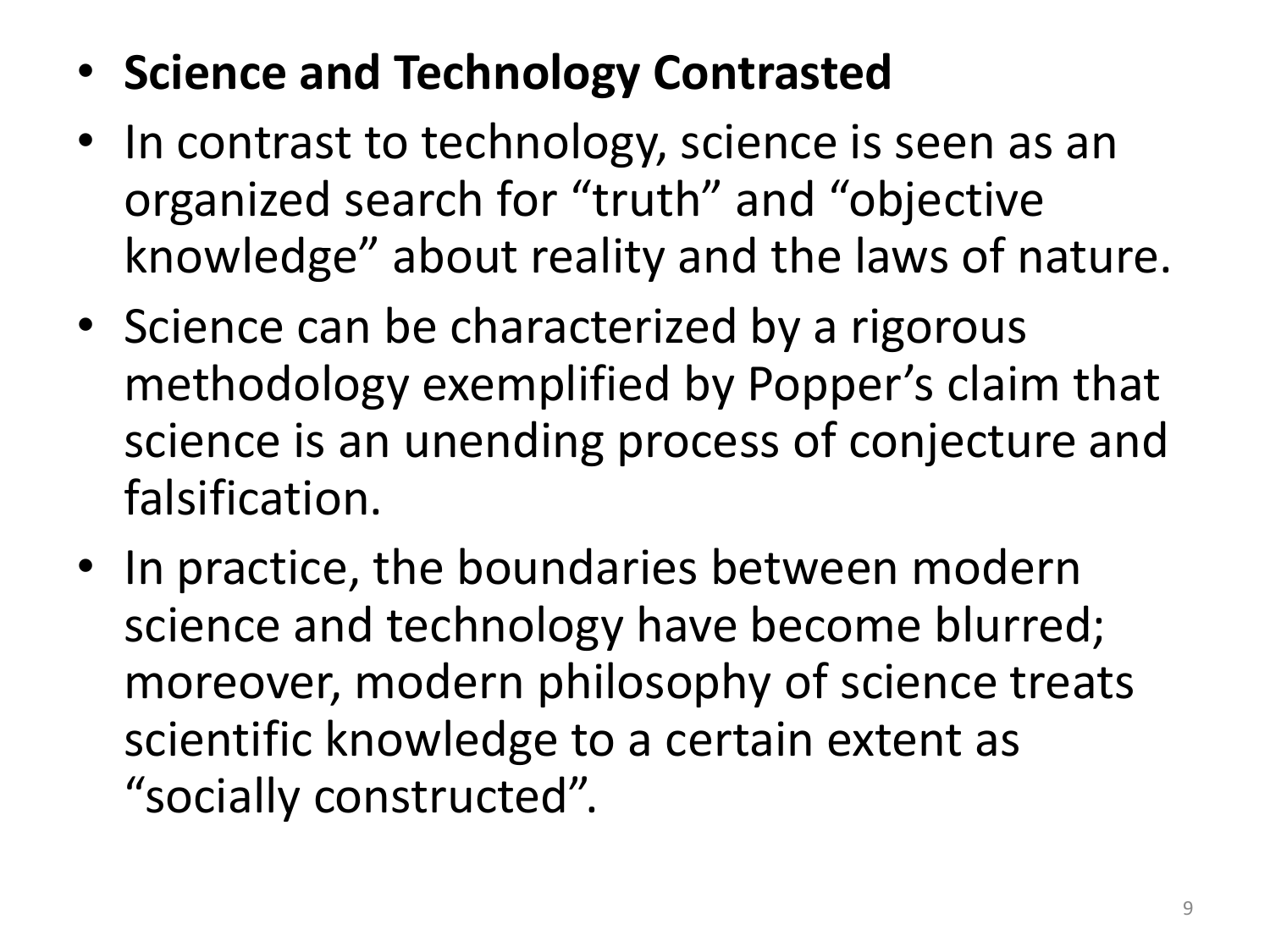#### • **Technological Innovation**

- Technological innovation is generally understood as bringing a new product, process, or service successfully to the market, meaning that it can be sold for a profit (Freeman, 1997).
- Technological innovation thus goes beyond invention, which depicts the elaboration and prototyping of a new technological principle; it is related to diffusion, which refers to the spread of new technology into the wider society.
- Of course, innovation is by no means identical with creating the physical conditions for a "good life".
- Because of companies' profit motives, as well as unintended and unforeseen consequences, technological innovation can be both positive and negative.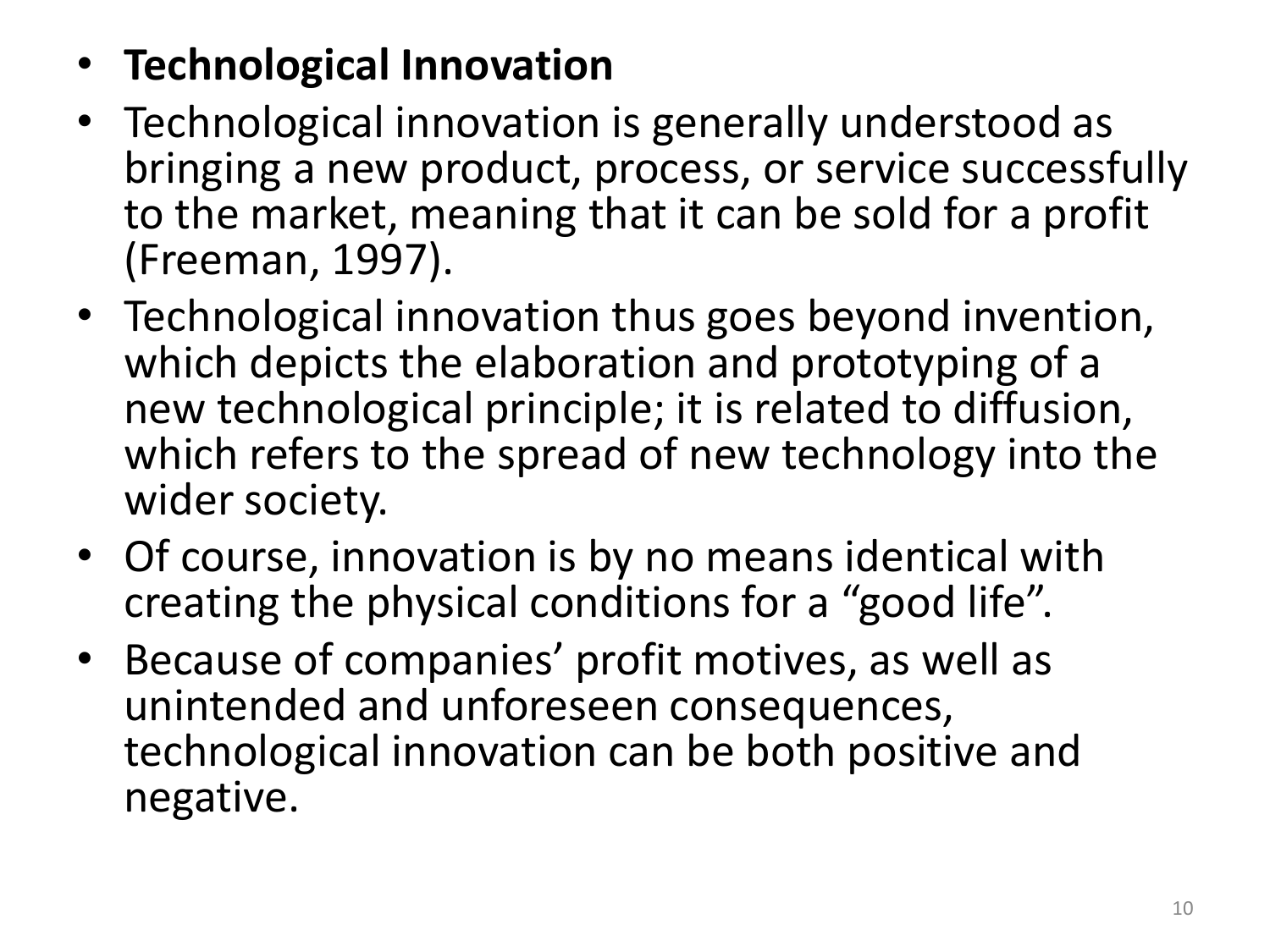- *The Paradoxes Of Technological Development*
- The effects of technology underlie early twenty-first century global challenges.
- On the one hand, since the Enlightenment, technology, especially science-based technology, has offered the promise of a better world through the elimination of disease and material improvements to standards of living.
- On the other hand, resource extraction, emissions of dangerous materials, and pollution of air, water, and soil have created conditions for unprecedented environmental catastrophe and have already caused irreversible damage to the biosphere.
- While the future might promise a vast acceleration of technological innovation, the scale and impact of environmental degradation may reflect this vast acceleration as well.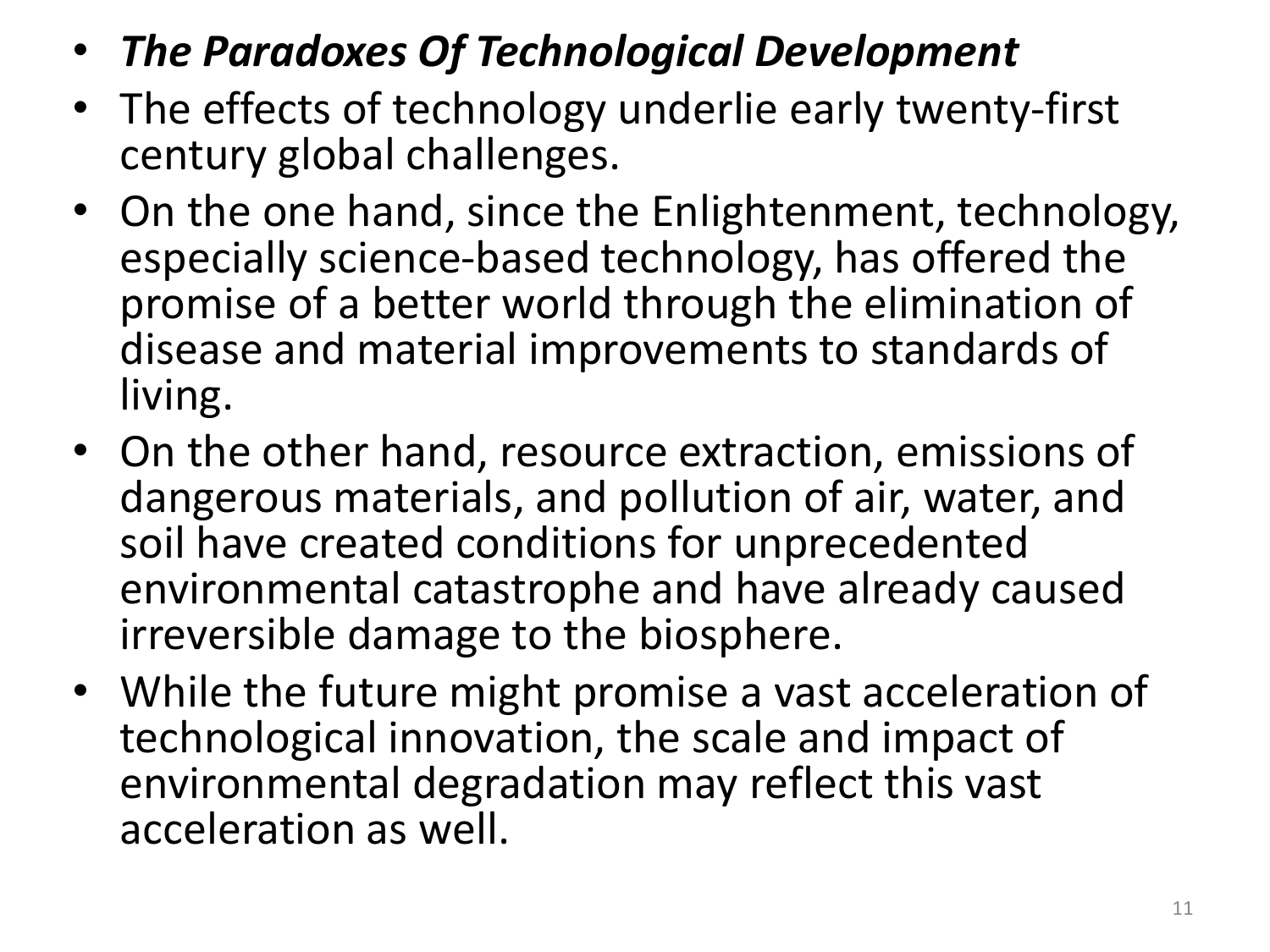- A related painful paradox is that, despite the ongoing technological revolution, the majority of the world population still lives in abject poverty with inadequate food, housing, and energy, plagued by illnesses that could be easily cured if clean water and simple drugs were made available.
- Fortunately a significant number of former "developing" countries are now on the threshold of development, helped by technology transfer and technological innovations that have benefited large parts of their populations.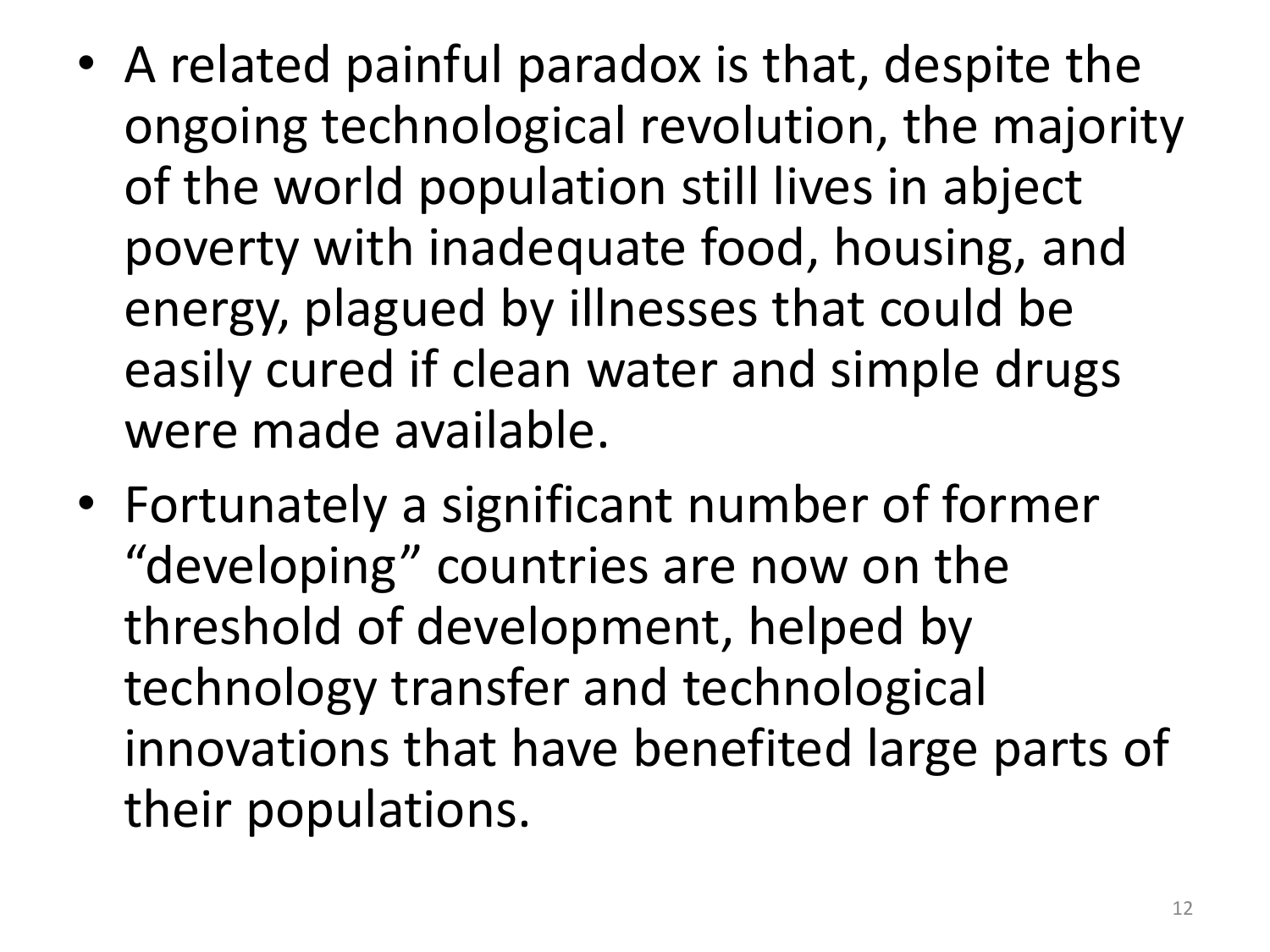- Some countries, such as China, India, Korea, Taiwan, Singapore, and, to a certain extent, Brazil, have followed their own technological trajectories.
- However, for large populations in Africa, Asia, and Latin America the benefits of technology remain a dream, even if new technologies like photovoltaic cells (**type of photoelectric cell:** a photoelectric cell that detects and measures light intensity using the potential difference that arises between unlike materials when they are exposed to electromagnetic radiation), cellular phones, and the Internet could help them "leap-frog" towards the twenty-first century.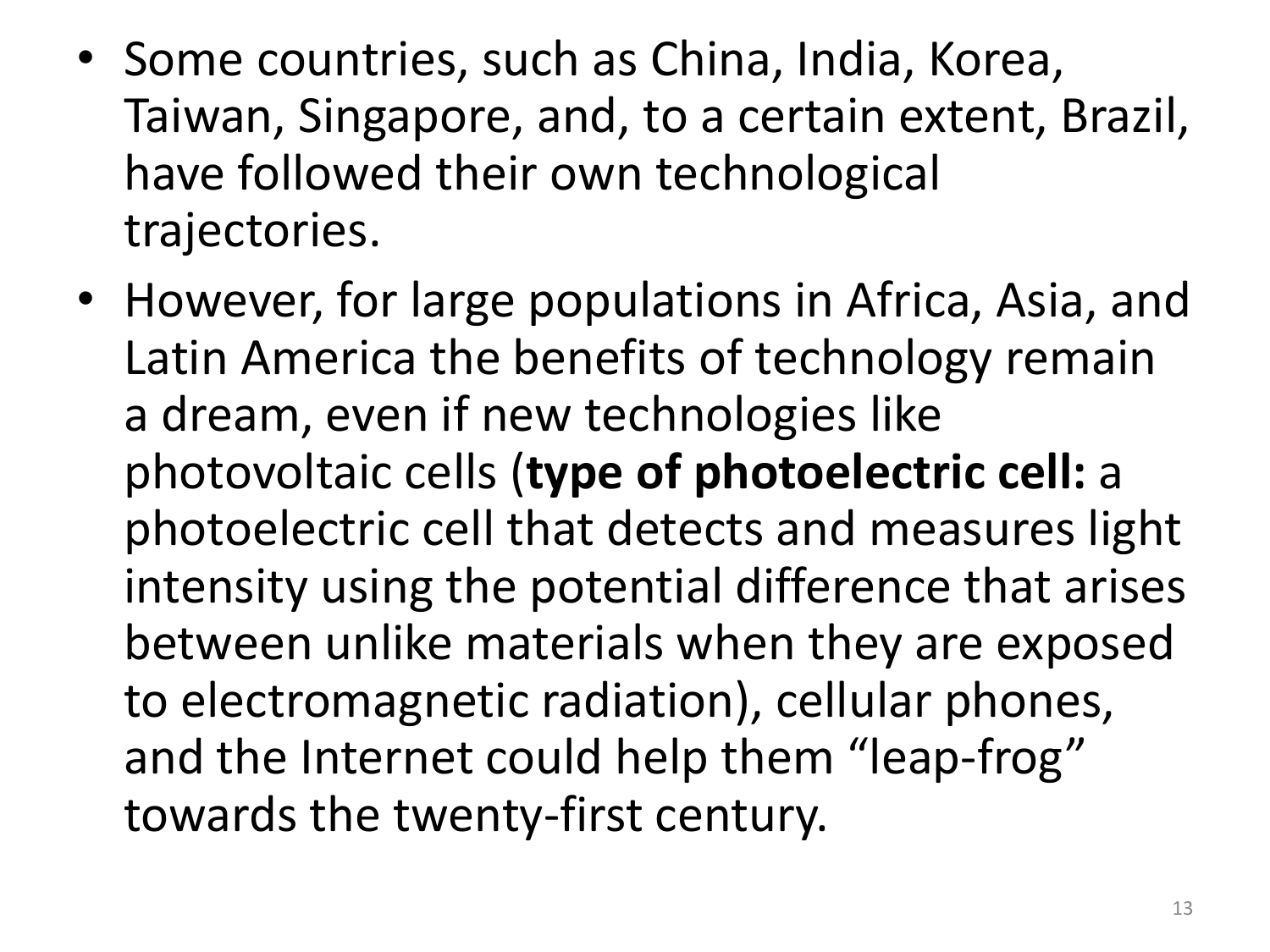• The persisting contradictions between a better life created and supported by technology for the wealthy few, and increasing environmental degradation and persistent poverty for the vast majority calls for a deeper exploration and understanding of the nature of technology and its relationship to society, especially to a sustainable society.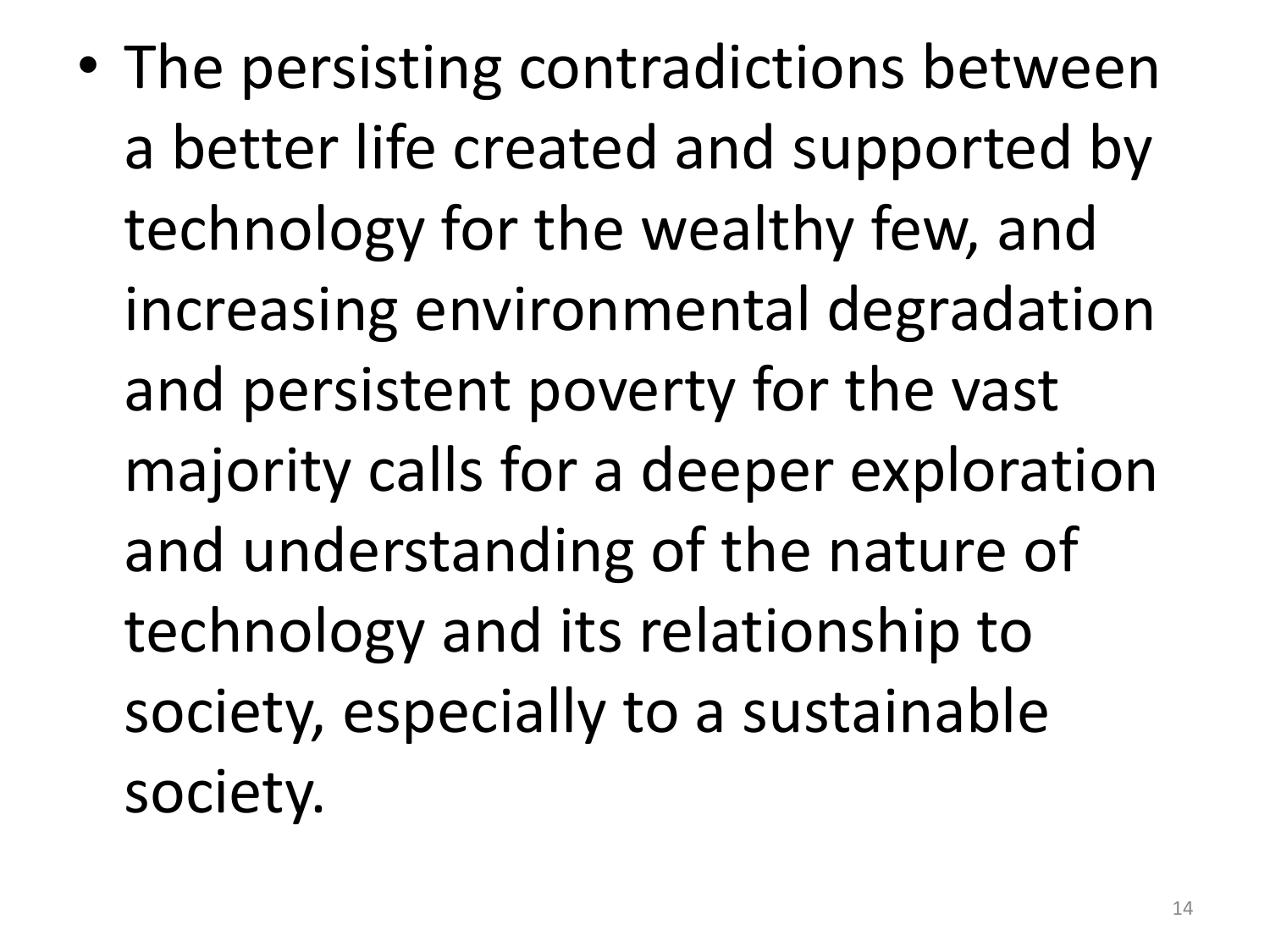- In the context of the effort to catalyze a *Great Transition* to a sustainable global society, in which deep changes in culture, values, consumption patterns, governance, business, and institutions are envisaged (Raskin et al., 2002), questions about the role of technology become even more pressing.
- For example, would a *Great Transition* society require an intensive use of technology to abate the environmental degradation of the ecosphere, or might technology play a much more modest role in such a society?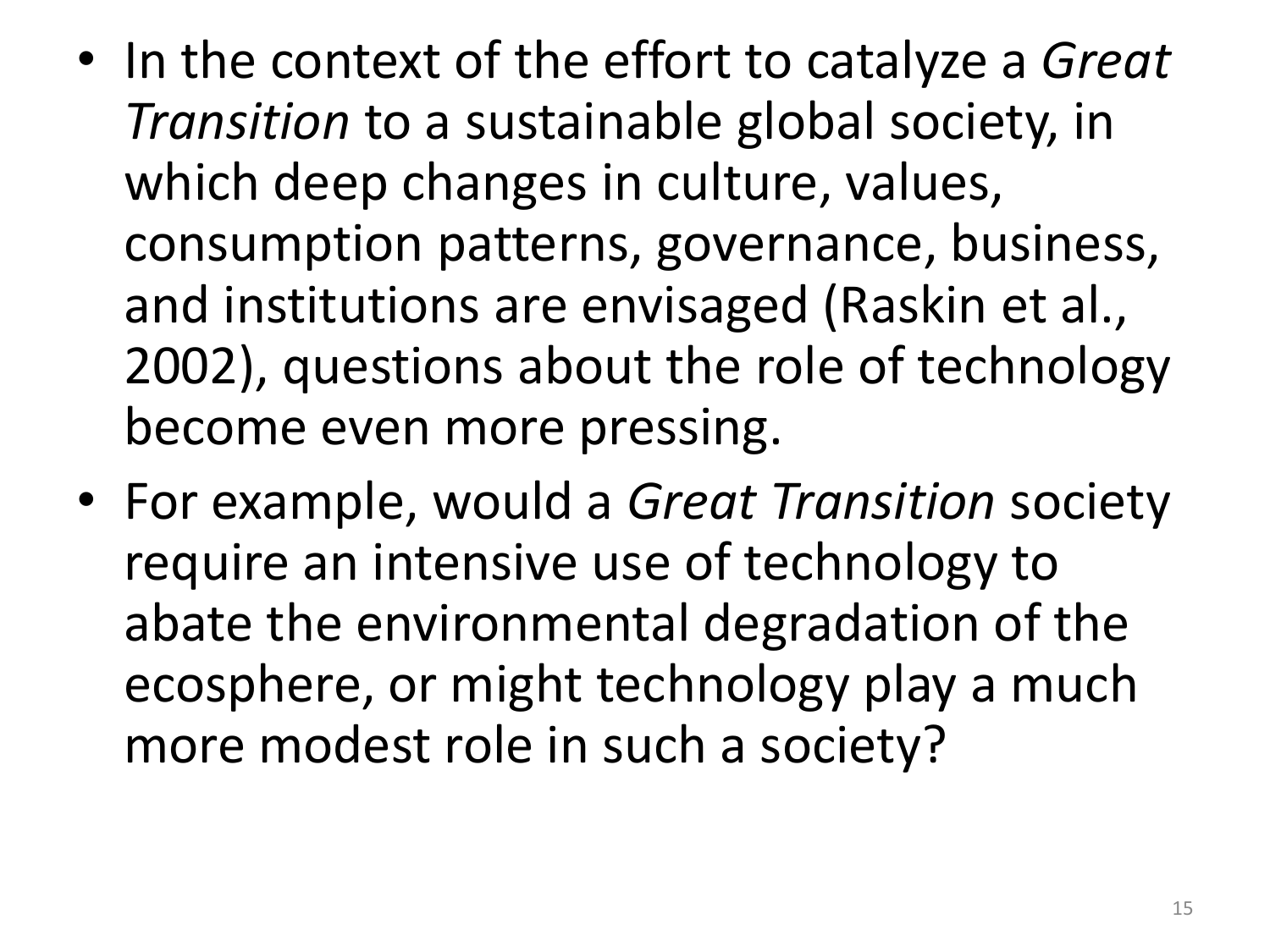- Would that society essentially return to the time before the first industrial revolution when technology offered a limited, incremental extension of human capacity to transform nature?
- In either of these visions we must ask how to imagine the development of technologically and economically underdeveloped countries.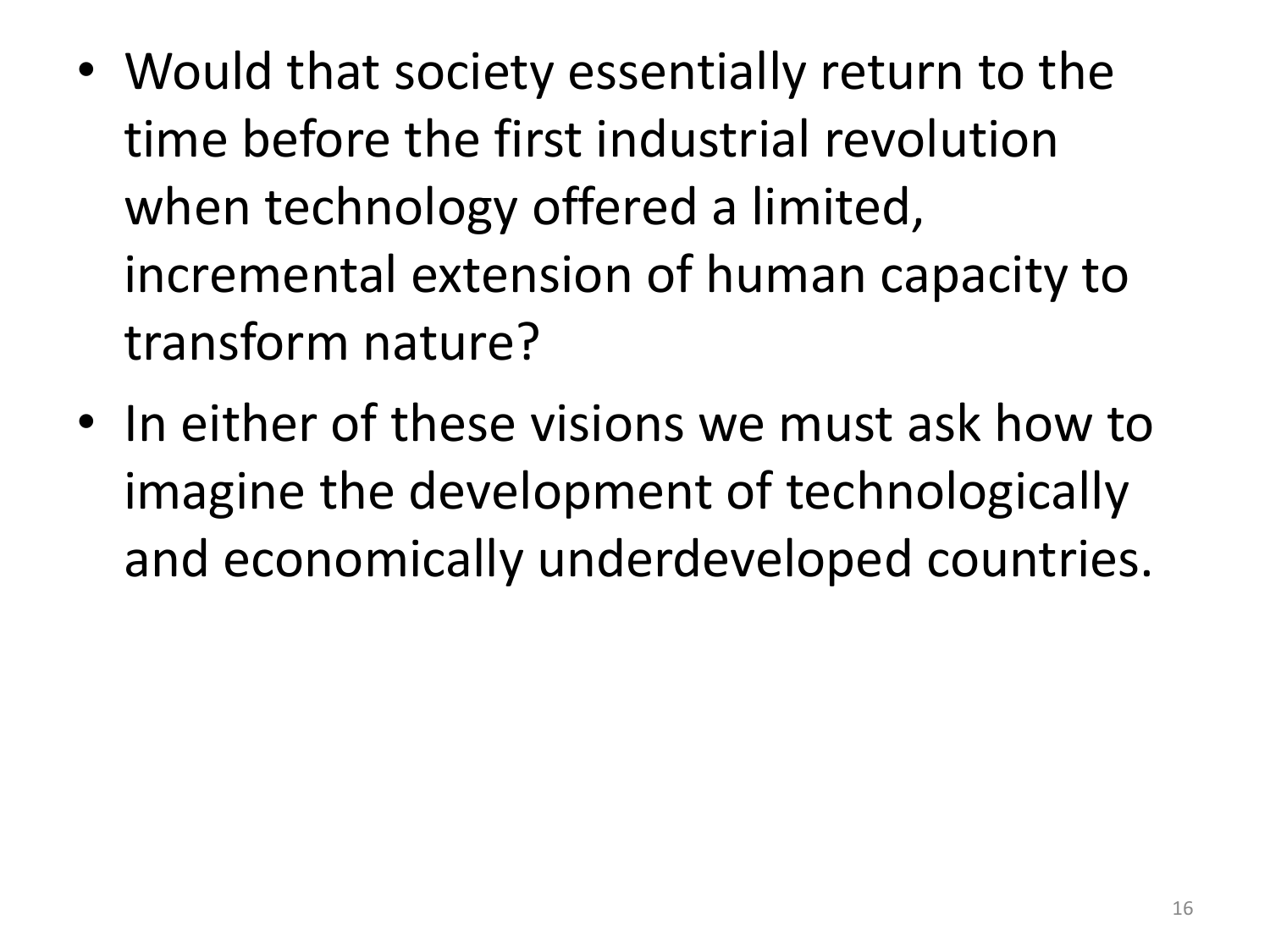- **Drivers of technological change**
- The main actors that drive technological change are:

#### **Governments**

- Governments at all levels rank high among the most important drivers of technological change.
- Governments will play important roles by regulating adverse technological consequences, investing in research and development (R&D) and in new technological innovative forms, purchasing sustainable products and services in order to pave the way for broad market introduction, setting criteria that foster sustainable and appropriate technologies, curbing excessive private interests-driven research, setting long-term goals, and communicating about science and technology issues with the public at large.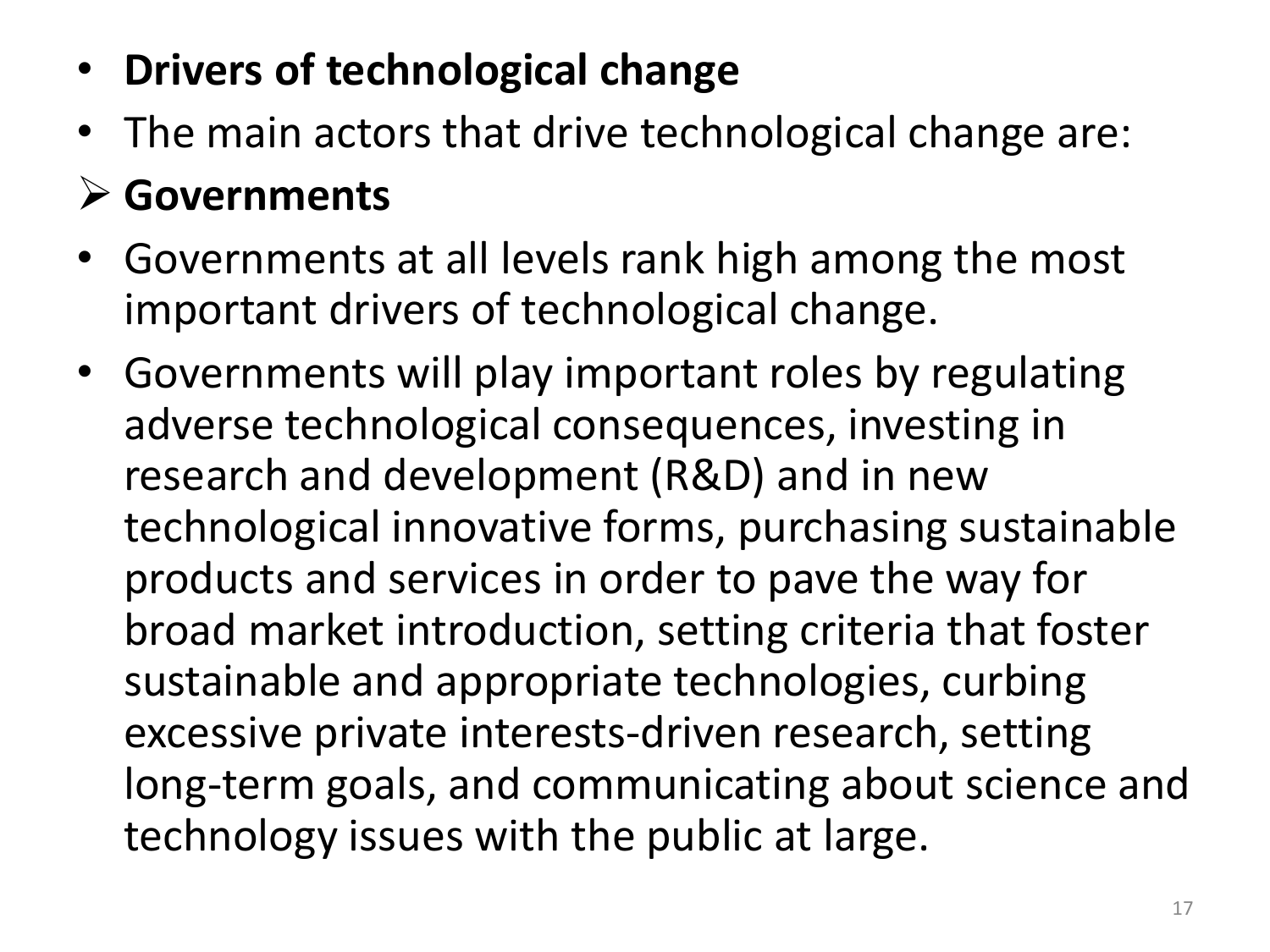# **Citizens-consumers**

- The second most important drivers of technological change are the citizens-consumers.
- A strong Global Citizens Movement (GCM) and a progressive change in dominant societal values (Kates et al., 2006) has raised awareness among consumers that their lifestyles were not only unsustainable, but also unhealthy and stressful, which prevents them from feeling happy and fulfilled. Shorter working weeks, more walking, biking, and playing, that is to say, less stress and more exercise, have become broadly accepted as desirable consumer products.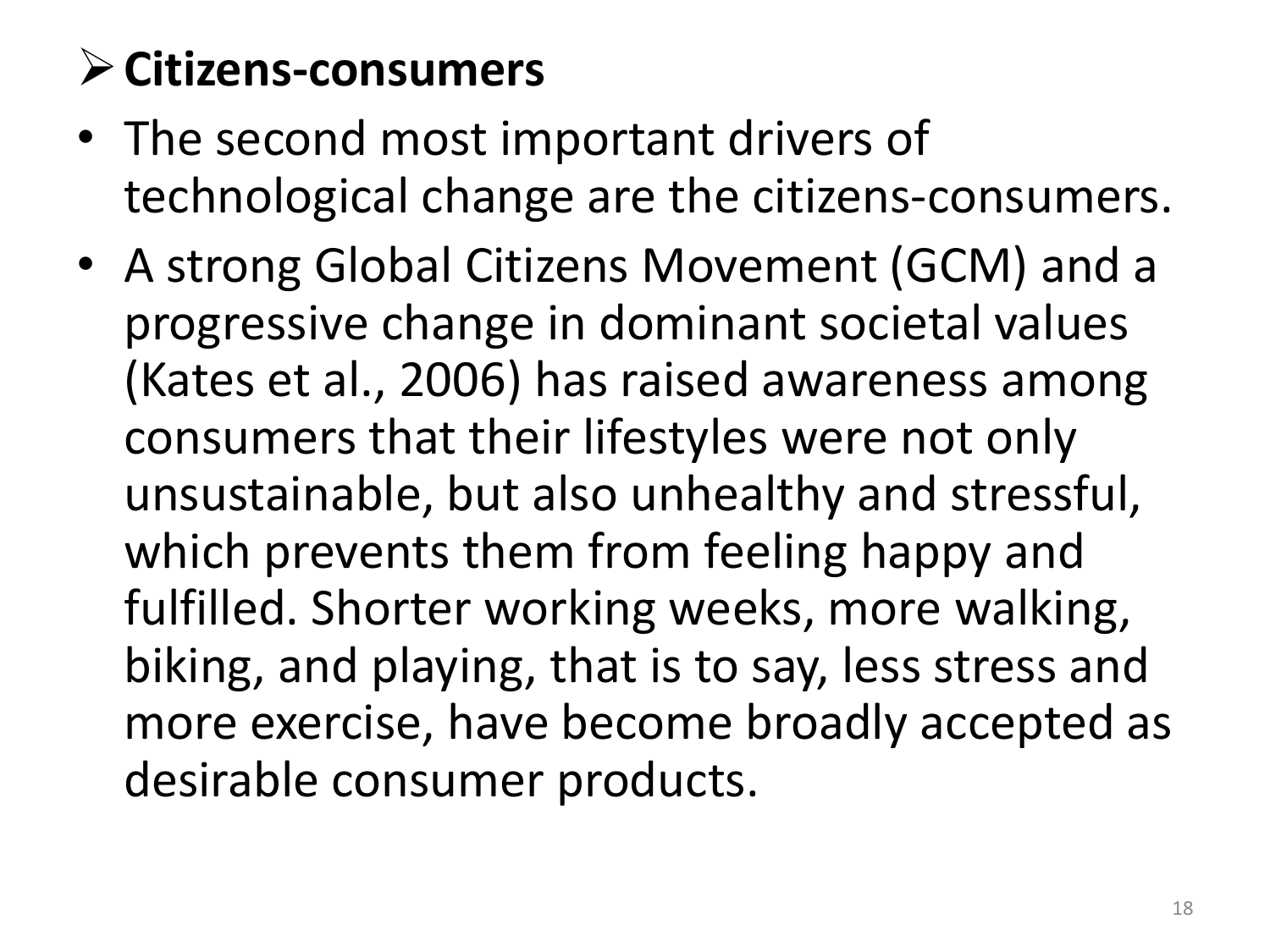- **Citizens' Self-organizing Groups (SOGs) and NGOs**
- Citizens-consumers organize themselves in ways that foster the public good.
- These organizations and institutions, formerly known as non-governmental organizations (NGOs), have been aptly renamed citizens' self-organizing groups (SOGs), or in some places in the world, like India, as self-help groups (SHGs).
- SOGs are organized around each and every issue for which a demand exists, from transportation and housing, to sustainable food and shopping, to health and medical care, to environmental issues.
- The Internet and ICTs are again very instrumental in forming and developing these groups.
- Early forerunners could be seen in early twenty-first century as eBay and a host of chat groups and email lists.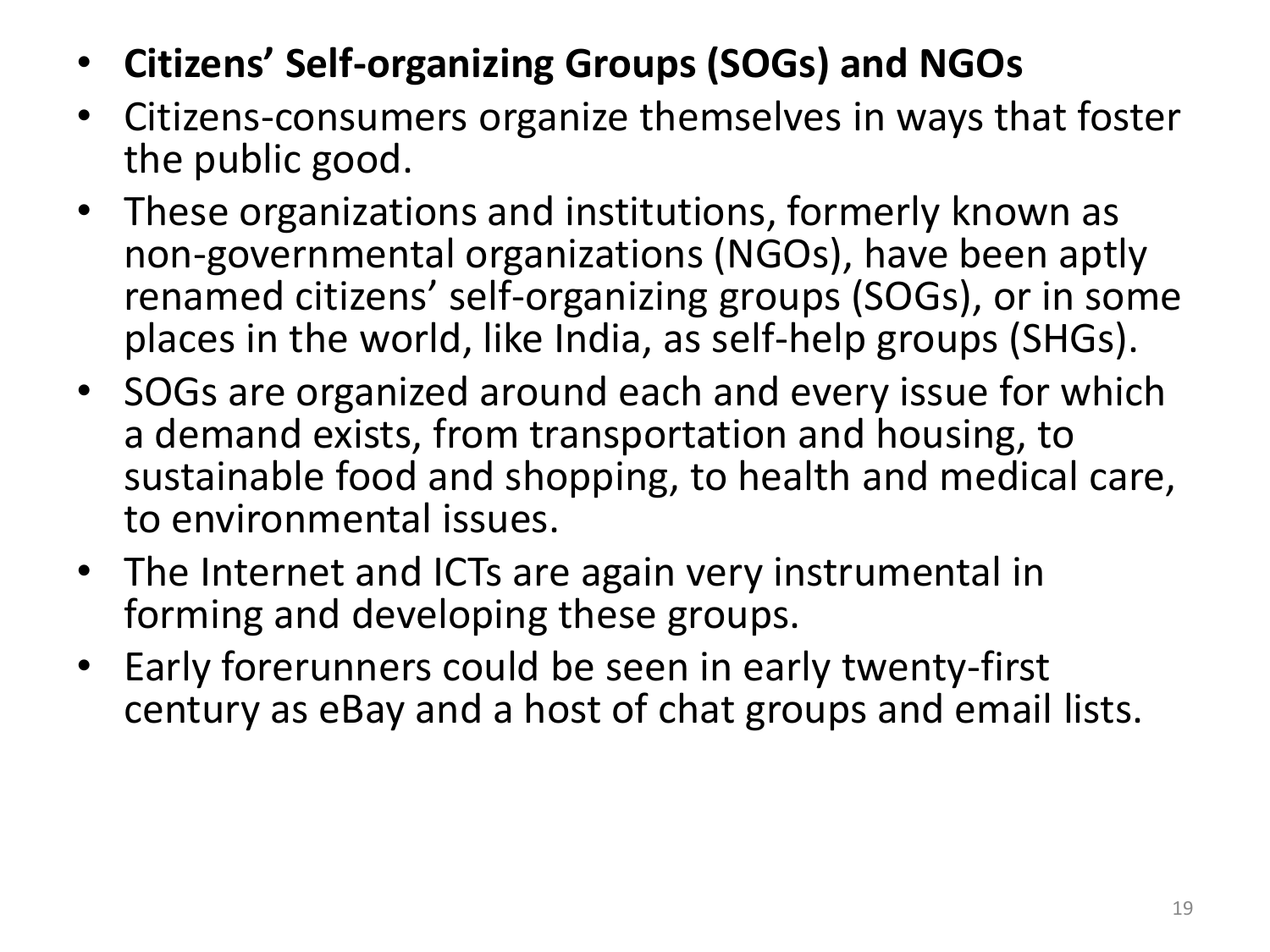### • **Business**

- Business can be divided into big multinational corporations (MNCs), small and medium-seized enterprises (SMEs), and emerging new firms (mainly science-based or service-oriented).
- Large MNCs were curbed because a world government emerged that enforces the rule of law.
- The World Trade Organization, in combination with the World Court and some parts of the UNO, have jointly developed into a much more socially oriented world government system that is committed to sustainable development, equity, and justice.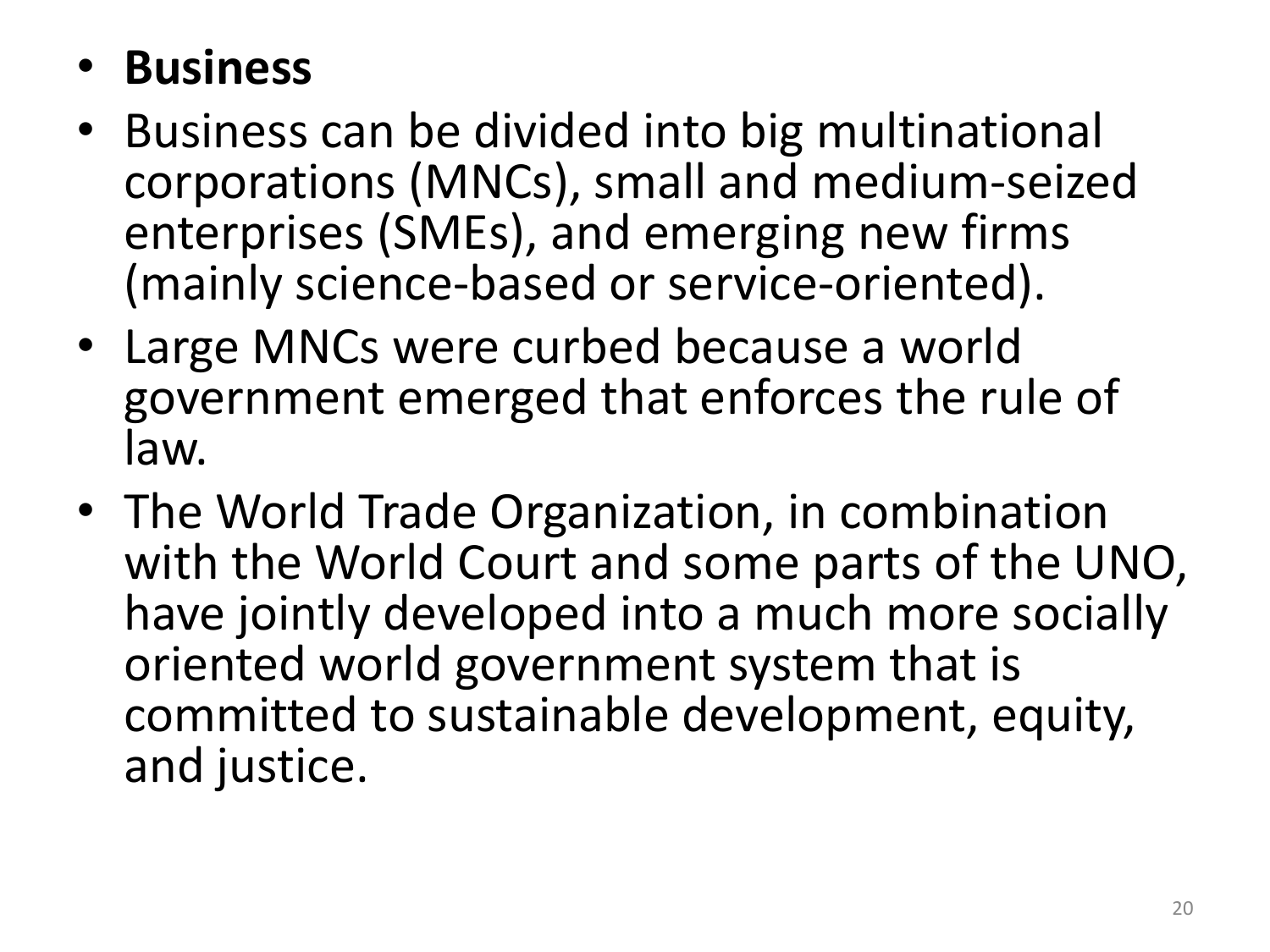#### • **Education**

- Deep changes are needed in high school and college education on science, technology, and sustainability.
- The history of technology, the differences among technologies in various cultures, the social shaping of technological artifacts, the societal processes and decision structures that shape technological innovations, and the consequences of technology for society should be taught in ways that engage students in a deeper understanding of technological change processes.
- Similarly, sustainability needs to be taught in a holistic way, connecting technology with institutions and values, ecology with economy and society, consumers with producers and governments, short term with long-term, well-being with equity, and differences between cultures with global values.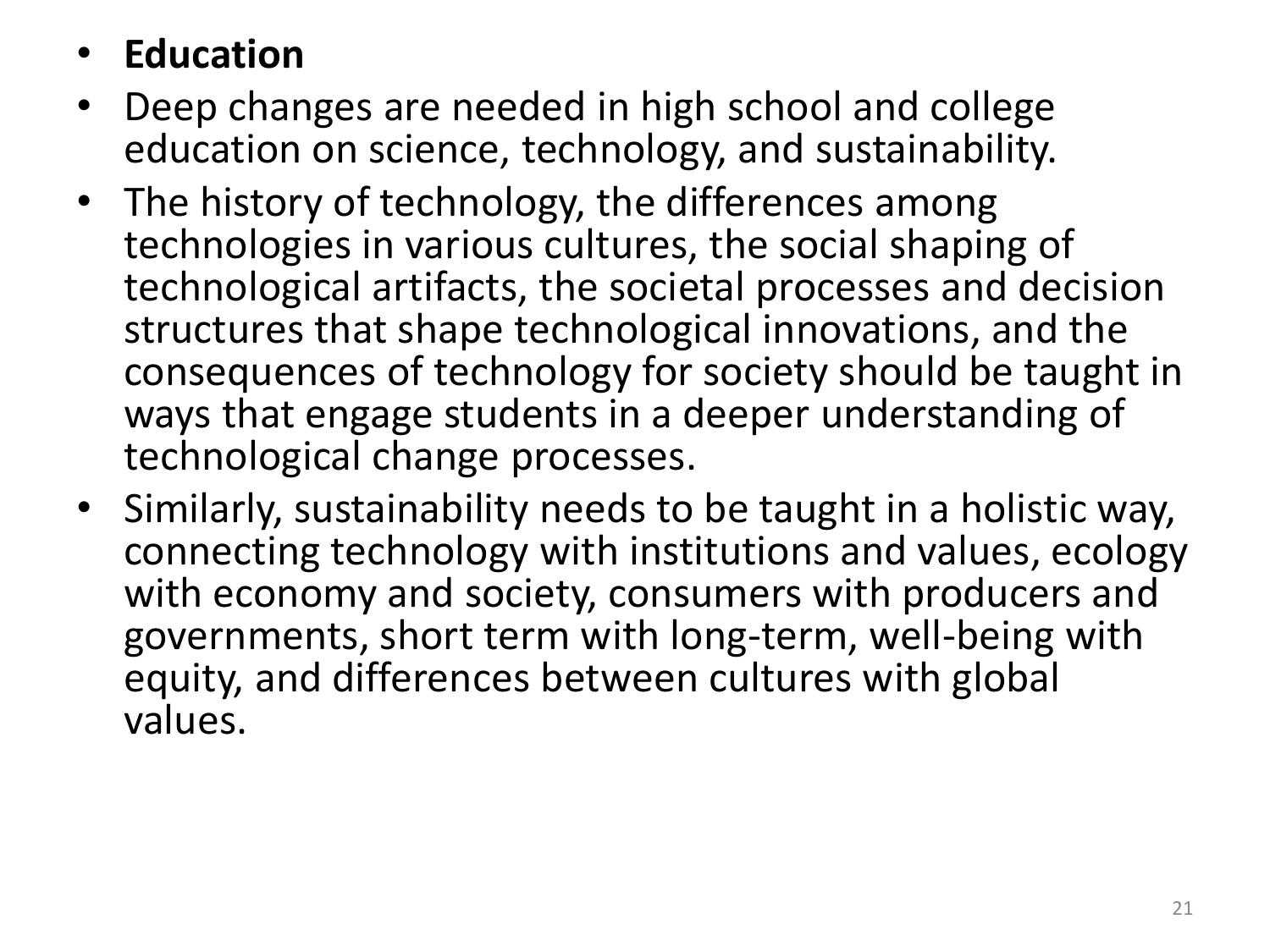### • **Communication**

- Communication media are dominated by commercial advertisements promoting the fruits of technological innovation in the form of desirable consumer products that are absolutely necessary for a good life and for "well-being".
- The media could become another driver for a transition to sustainability, if it could address issues of sustainability in an integrated and holistic way, understanding the mass culture, but trying to strengthen its sustainability.
- Communication about really sustainable forms of need fulfillments would be the way to do it.